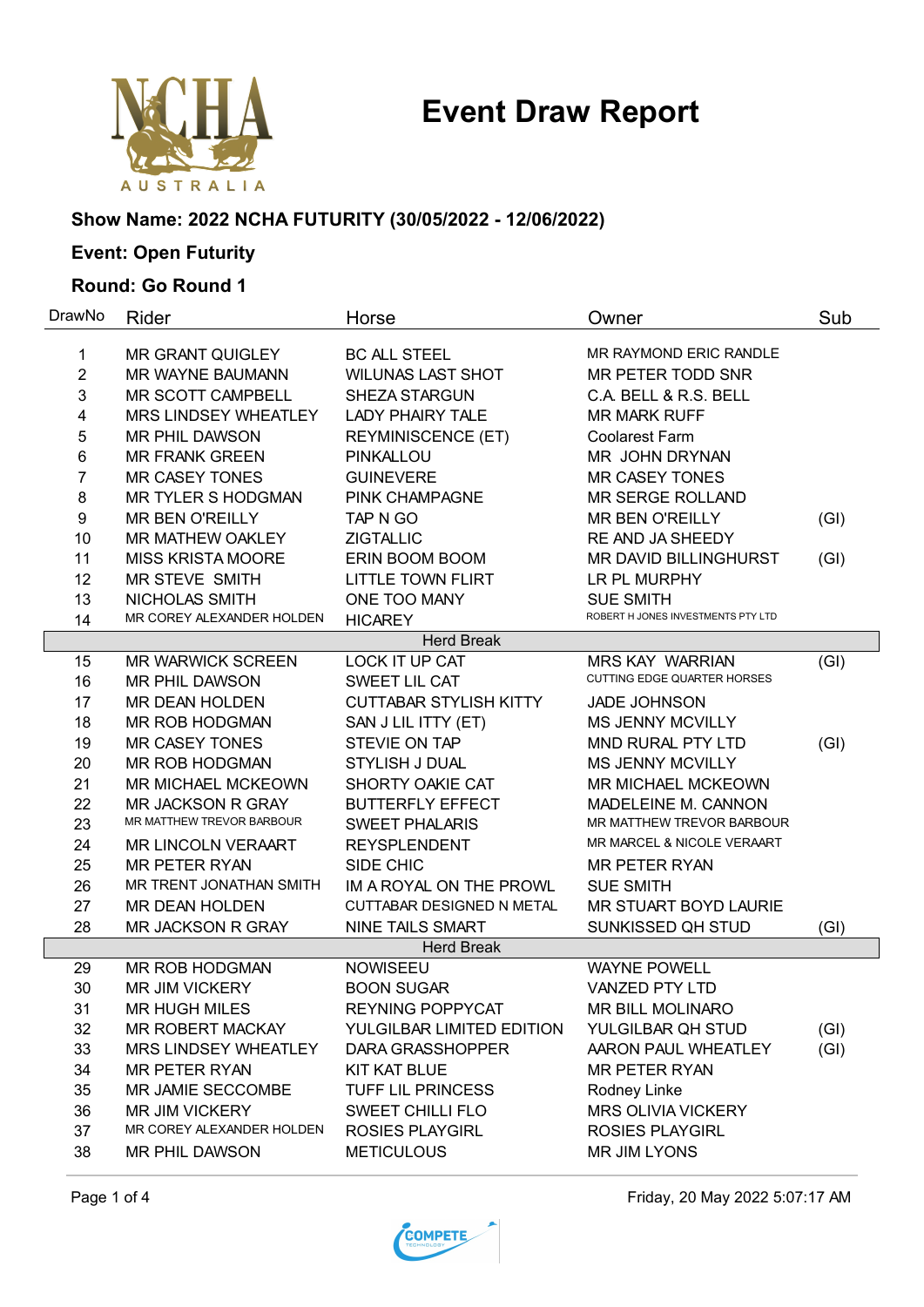



### **Show Name: 2022 NCHA FUTURITY (30/05/2022 - 12/06/2022)**

### **Event: Open Futurity**

#### **Round: Go Round 1**

| DrawNo            | Rider                                           | Horse                           | Owner                              | Sub  |
|-------------------|-------------------------------------------------|---------------------------------|------------------------------------|------|
| 39                | MR MATTHEW TREVOR BARBOUR                       | <b>METAL IMAGE</b>              | MRS ANNE-MAREE HURST               | (GI) |
| 40                | MR STEVE SMITH                                  | <b>IZZY SMOOTH REVIEW</b>       | J & E Mayne                        |      |
| 41                | MR COREY ALEXANDER HOLDEN                       | ONE TIME BLUES (ET)             | <b>Clearview Quarter Horses</b>    |      |
| 42                | MR MATHEW OAKLEY                                | <b>DIRTY DEEDS</b>              | MR MATHEW OAKLEY                   | (GI) |
|                   |                                                 | <b>Herd Break</b>               |                                    |      |
| 43                | MR TRENT JONATHAN SMITH                         | <b>EDDIE FINNIGAN</b>           | <b>BILLIE BUCKERIDGE</b>           |      |
| 44                | <b>MR JACKSON R GRAY</b>                        | <b>ROC N RYE</b>                | SUNKISSED QH STUD                  | (GI) |
| 45                | MR SCOTT CAMPBELL                               | <b>WHO SHINES</b>               | <b>Moondyne Cutting Horses</b>     |      |
| 46                | <b>MR MARK BUTTSWORTH</b>                       | <b>DRIVE LIKE HELL</b>          | MR BILL MOLINARO                   |      |
| 47                | <b>MR JASON LEITCH</b>                          | <b>COVERED IN CHROME</b>        | MISS AILEE DONALDSON               |      |
| 48                | <b>MR ISAAC WESTERHUIS</b>                      | SPLENDOUR IN THE GRASS          | <b>MS VICTORIA ACTON</b>           |      |
| 49                | MR PHILLIP JOHN SMITH                           | <b>ERIN METALLIC MAC</b>        | <b>ERIN PARK STUD</b>              |      |
| 50                | MR SCOTT CAMPBELL                               | THE RIDDLER                     | <b>CLAVAR PTY LTD</b>              |      |
| 51                | MR PETE KENNEDY                                 | WHO SHOT THE CAT                | PW & SJ KENNEDY                    | (GI) |
| 52                | <b>MR STEVE SMITH</b>                           | <b>LADY CHISUM DRIVE</b>        | Mary Valley Prime                  |      |
| 53                | MR TRENT JONATHAN SMITH                         | <b>CAATINGA</b>                 | WILD GULLY QUARTER HORSES          |      |
| 54                | <b>MR GRANT SIMON</b>                           | <b>BOONS SHOWTIME</b>           | <b>MISS CASEY HARDY</b>            |      |
| 55                | <b>MR TODD GRAHAM</b>                           | <b>PLAYFUL</b>                  | <b>MATT CABAN FARRIER SERVICES</b> |      |
| 56                | <b>MR JACKSON R GRAY</b>                        | <b>BIT OF A SMOOTHIE</b>        | SUNKISSED QH STUD                  |      |
|                   |                                                 | <b>Herd Break</b>               |                                    |      |
| 57                | <b>MR JASON LEITCH</b>                          | <b>MC BLUTANIUM</b>             | MRS DENISE MACCALLUM               |      |
| 58                | MRS LINDSEY WHEATLEY                            | <b>REY VON FLAME</b>            | <b>MR ANGUS MCKINNON</b>           | (GI) |
| 59                | <b>MR CASEY TONES</b>                           | <b>SIX BELLS</b>                | SUNKISSED QH STUD                  | (GI) |
| 60                | MR GRANT SIMON                                  | ONE MOORE HARLANA               | MISS EMILY JANE GORKOW             |      |
| 61                | MR DEAN HOLDEN                                  | PLAYIN IN THE SAND              | DJ AND JA JONES                    |      |
| 62                | MR SCOTT CAMPBELL                               | KOONAMARA JUSTA STARGUN         | <b>MISS ROMY BENNETT</b>           |      |
| 63                | MR ABE GRAHAM                                   | CIRCLEBAR METALIC MYSTERY       | MRS TANIA MOORHEAD                 |      |
| 64                | <b>MR TYLER S HODGMAN</b>                       | <b>SEE A HAWK</b>               | MR DOMINIC WILLIAMS                | (GI) |
| 65                | MR BENJAMIN LOADES                              | SPOONFULA BUBBLEGUM             | BnC Performance Horses Pty Ltd     |      |
| 66                | AARON PAUL WHEATLEY                             | THIS WRAE                       | AARON PAUL WHEATLEY                | (GI) |
| 67                | MR ABE GRAHAM                                   | DUAL PEP REY VON                | MR ABE GRAHAM                      | (GI) |
| 68                | <b>MR WAYNE BAUMANN</b>                         | <b>CATTY LINK</b>               | <b>MR WAYNE BAUMANN</b>            |      |
| 69                | <b>MR HUGH MILES</b>                            | <b>STEVIE NIX</b>               | <b>MR HUGH MILES</b>               |      |
| 70                | <b>MR STEVE BYRNE</b>                           | <b>BOONS CATTALOU (PENDING)</b> | <b>MR CASEY STONER</b>             | (GI) |
| <b>Herd Break</b> |                                                 |                                 |                                    |      |
| 71                | MR PHIL DAWSON                                  | <b>MERADA IN PRADA</b>          | BELJAY PERFORMANCE HORSES          |      |
| 72                | MR TYLER S HODGMAN<br>MR MATTHEW TREVOR BARBOUR | POLARIS SPIN                    | <b>MRS NADEAN MCKENNA</b>          | (GI) |
| 73                |                                                 | <b>IMA SAINTLY CAT</b>          | Mrs Sam Allen                      |      |
| 74                | AARON PAUL WHEATLEY                             | <b>FLAMING CAT</b>              | TRI STAR QUARTER HORSE STUD        |      |
| 75                | <b>MR JASON LEITCH</b>                          | <b>BULLA NICKEL</b>             | <b>MR MARK RUFF</b>                | (GI) |



Page 2 of 4 Friday, 20 May 2022 5:07:17 AM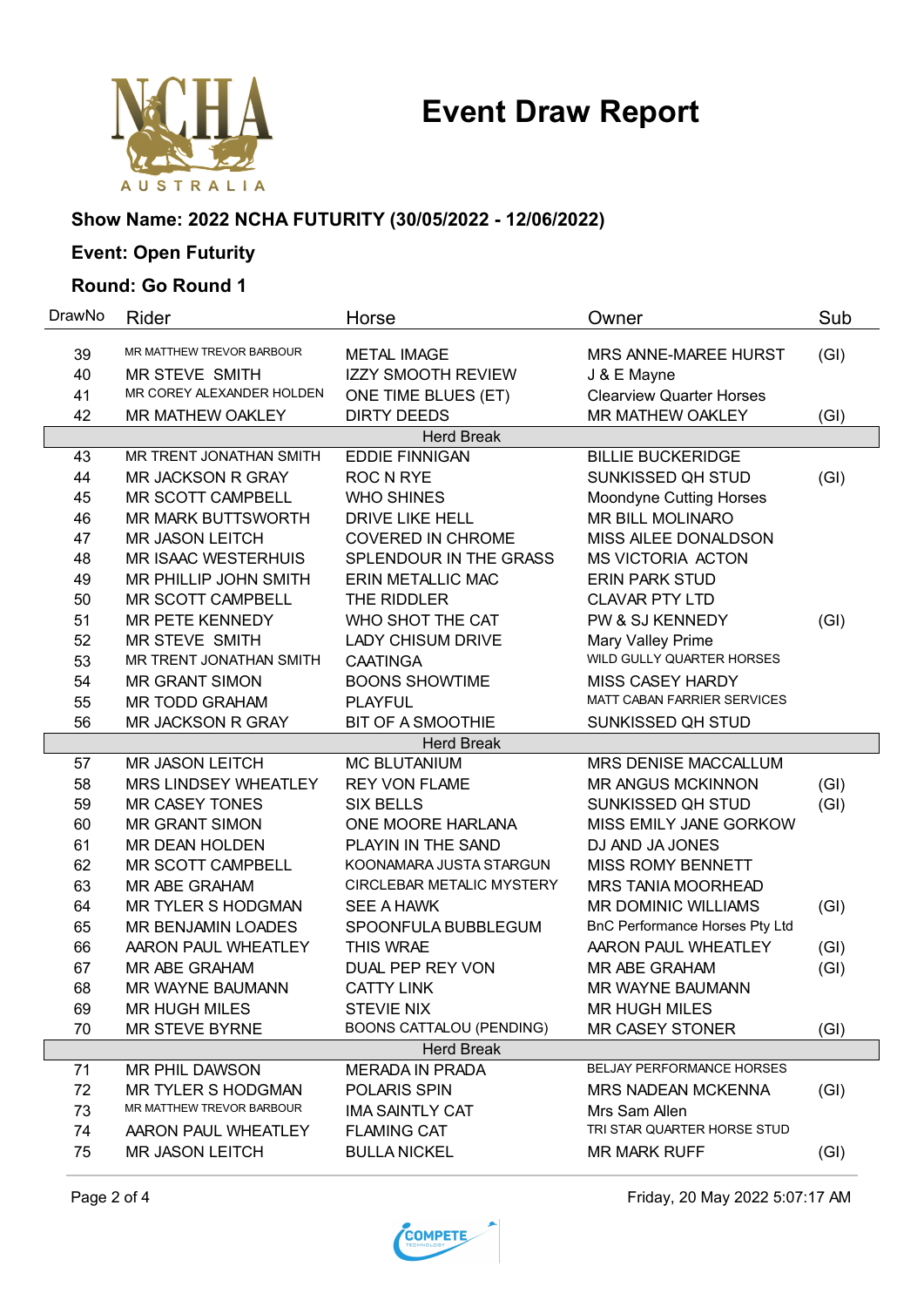## **Event Draw Report**



#### **Show Name: 2022 NCHA FUTURITY (30/05/2022 - 12/06/2022)**

### **Event: Open Futurity**

#### **Round: Go Round 1**

| DrawNo            | Rider                      | Horse                            | Owner                           | Sub  |
|-------------------|----------------------------|----------------------------------|---------------------------------|------|
| 76                | MR PHILLIP JOHN SMITH      | <b>SANNDUNE</b>                  | Mrs Mikhala Lennox              |      |
| 77                | MR COREY ALEXANDER HOLDEN  | <b>MISS METAL</b>                | <b>MR DANNY CAREY</b>           |      |
| 78                | PAUL BEATH                 | PETAS SUGAR MAN                  | MISS REBECCA BRODIE             | (GI) |
| 79                | MR TODD GRAHAM             | <b>METALLIC BOOTS</b>            | <b>MR TODD GRAHAM</b>           |      |
| 80                | <b>MR HUGH MILES</b>       | PCD LOUIE MOORE                  | <b>MR TERRENCE SNOW</b>         |      |
| 81                | <b>MR WARWICK SCREEN</b>   | <b>DURABELLE</b>                 | <b>MRS RENEE WARE</b>           |      |
| 82                | MR LINCOLN VERAART         | <b>FIRST CLASS CHISUM</b>        | SUNKISSED QH STUD               | (GI) |
| 83                | MR ABE GRAHAM              | SMART METALLIC JANE              | <b>KEMPSEY QUARTER HORSES</b>   |      |
| 84                | <b>MR MATHEW OAKLEY</b>    | <b>SWIPE RIGHT</b>               | MISS SIMONE LAIDELY             | (GI) |
|                   |                            | <b>Herd Break</b>                |                                 |      |
| 85                | MR DEAN HOLDEN             | ROYAL KING COLE                  | SAMANTHA STEPNELL               | (GI) |
| 86                | <b>MR ISAAC WESTERHUIS</b> | <b>BEAUTIFUL CRAZY</b>           | <b>MRS NATASHA CARLON</b>       |      |
| 87                | MR JAMIE SECCOMBE          | <b>MEMPHIS MINNIE</b>            | KALILETT QUARTER HORSE          |      |
| 88                | <b>MR MATHEW OAKLEY</b>    | <b>OPEN ROAD</b>                 | <b>MR MATHEW OAKLEY</b>         | (GI) |
| 89                | MR COREY ALEXANDER HOLDEN  | <b>HAVVA BREAK POP</b>           | ROBERT WATCHORN                 | (GI) |
| 90                | MR MATTHEW TREVOR BARBOUR  | <b>REYV ON REYLENE</b>           | <b>MR DAMIAN MOORE</b>          |      |
| 91                | <b>MR WARWICK SCREEN</b>   | <b>MACHISMO</b>                  | KAHLUA HOLDINGS                 | (GI) |
| 92                | <b>MR ROBERT MACKAY</b>    | YULGILBAR LADY SPINS             | <b>BUDMAC PTY LTD</b>           |      |
| 93                | AARON PAUL WHEATLEY        | <b>CUTTABARSTEVIEDESTINCTION</b> | TRI STAR QUARTER HORSE STUD     |      |
| 94                | <b>MR GRANT QUIGLEY</b>    | MISS LORENA WOOD                 | QSTUD                           |      |
| 95                | MRS LINDSEY WHEATLEY       | <b>SUGAR RAE PETA</b>            | <b>MR MARK RUFF</b>             |      |
| 96                | <b>MR LINCOLN VERAART</b>  | <b>HITTHEBREYKS</b>              | MR MARCEL & NICOLE VERAART      | (GI) |
| 97                | <b>MR JIM VICKERY</b>      | <b>TASSA BOON</b>                | <b>VANZED PTY LTD</b>           | (GI) |
|                   |                            | <b>Herd Break</b>                |                                 |      |
| 98                | MR PHIL DAWSON             | <b>BEACH CRICKET</b>             | DP NM DOOLAN                    |      |
| 99                | <b>MR ISAAC WESTERHUIS</b> | PRETTY N STYLISH                 | MISS HOLLY CLAYDEN              |      |
| 100               | <b>MR MATHEW OAKLEY</b>    | <b>STEVIE'S CHOICE</b>           | <b>MR ROBERT DUDDY</b>          |      |
| 101               | <b>MR HUGH MILES</b>       | <b>MAXIMUS METALIUS</b>          | SPRING CREEK CATTLE COMPANY P/L |      |
| 102               | MR COREY ALEXANDER HOLDEN  | ROSALIES FINAL WISH              | <b>MR CRAIG MITCHELL</b>        |      |
| 103               | <b>MR TODD GRAHAM</b>      | <b>METALLIC SPIDER</b>           | R & R LIVESTOCK                 |      |
| 104               | MR TRENT JONATHAN SMITH    | A CHICK WITH A BADGE             | <b>MRS MARGARET HART</b>        |      |
| 105               | <b>MRS TRUDY HOLDEN</b>    | <b>MAXI BRAKES</b>               | MR COREY ALEXANDER HOLDEN       | (GI) |
| 106               | MR TODD GRAHAM             | <b>REY VON STEVIE</b>            | <b>MR CAMERON TURNER</b>        |      |
| 107               | <b>MR LINCOLN VERAART</b>  | <b>REYS YAKITTY</b>              | TRI STAR QUARTER HORSE STUD     |      |
| 108               | MR ROB HODGMAN             | SAN J LIL ITTY BITTY             | <b>MS JENNY MCVILLY</b>         |      |
| 109               | MR JAMIE SECCOMBE          | <b>METALLIC BADGE</b>            | <b>CRAIG DOUGLAS ROSS</b>       |      |
| 110               | MR TRENT JONATHAN SMITH    | STYLISH LIL TIGER                | DM HEASLIP & LC SCHILLER        | (GI) |
| <b>Herd Break</b> |                            |                                  |                                 |      |
| 111               | MR JAMIE SECCOMBE          | <b>ACACIA GOLD</b>               | DARCY J. TWOHILL                |      |
| 112               | <b>MR JASON LEITCH</b>     | SHADES OF METALLIC               | SUNKISSED QH STUD               |      |